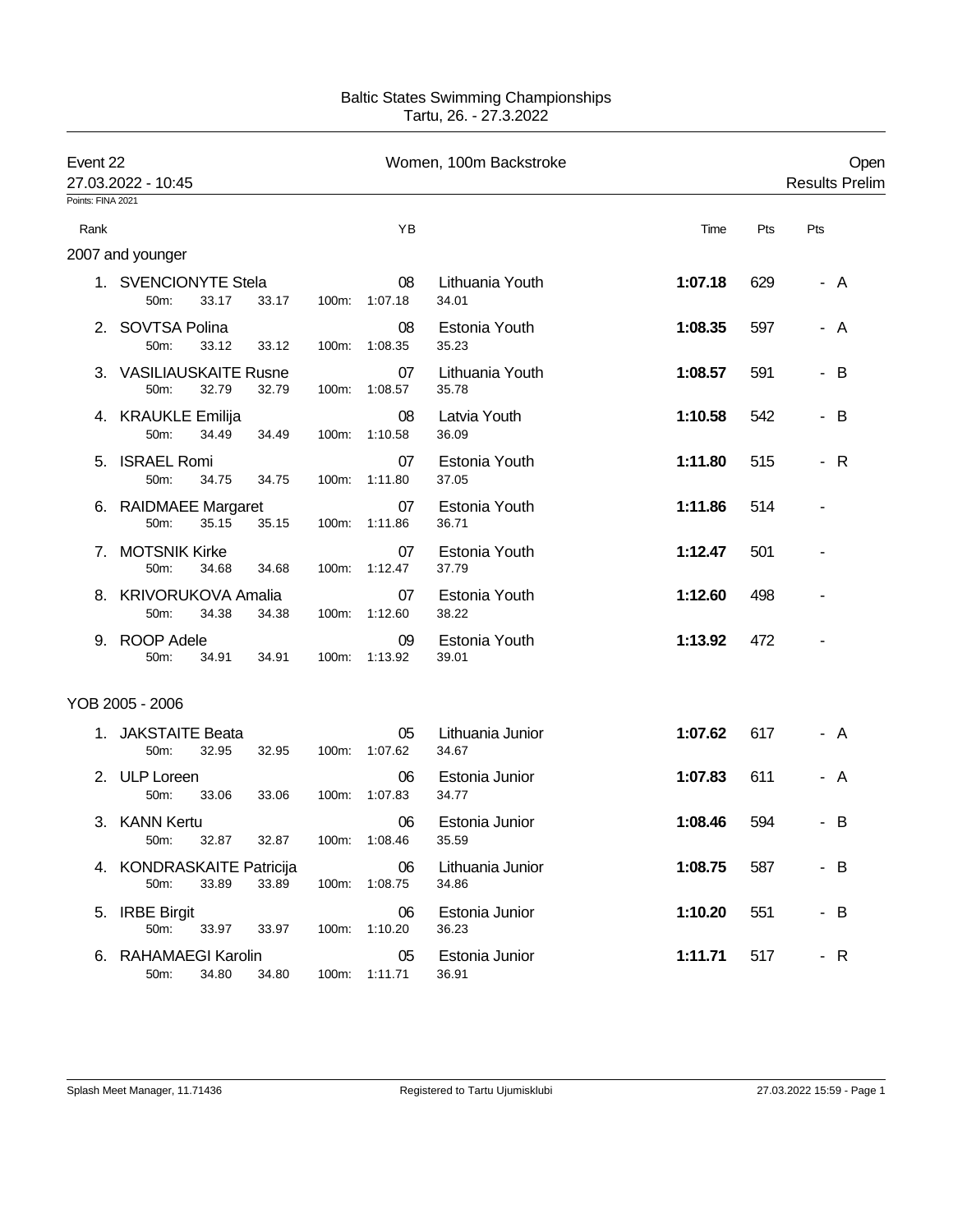Event 22, Women, 100m Backstroke, Prelim

## Open

| 1. PEKUNAITE Paulina<br>50m:<br>32.04       | 32.04<br>100m: | 02<br>1:05.83       | Lithuania Open<br>33.79   | 1:05.83 | 668 | - A |  |
|---------------------------------------------|----------------|---------------------|---------------------------|---------|-----|-----|--|
| 2. SVENCIONYTE Stela<br>50m:<br>33.17       | 33.17          | 08<br>100m: 1:07.18 | Lithuania Youth<br>34.01  | 1:07.18 | 629 | - A |  |
| 3. VALDMAA Laura-Liis<br>50m:<br>31.84      | 31.84<br>100m: | 04<br>1:07.28       | Estonia Open<br>35.44     | 1:07.28 | 626 | - A |  |
| 4. JAKSTAITE Beata<br>50m:<br>32.95         | 32.95<br>100m: | 05<br>1:07.62       | Lithuania Junior<br>34.67 | 1:07.62 | 617 | - A |  |
| 5. VAINIKK Annika<br>50m:<br>33.35          | 33.35<br>100m: | $00\,$<br>1:07.69   | Estonia Open<br>34.34     | 1:07.69 | 615 | - A |  |
| 6. ULP Loreen<br>50m:<br>33.06              | 100m:<br>33.06 | 06<br>1:07.83       | Estonia Junior<br>34.77   | 1:07.83 | 611 | - A |  |
| 7. VUTT Hanna Grete<br>33.22<br>50m:        | 33.22<br>100m: | 03<br>1:08.28       | Estonia Open<br>35.06     | 1:08.28 | 599 | - A |  |
| 8. SOVTSA Polina<br>50m:<br>33.12           | 33.12<br>100m: | 08<br>1:08.35       | Estonia Youth<br>35.23    | 1:08.35 | 597 | - A |  |
| 9. KANN Kertu<br>50m:<br>32.87              | 32.87<br>100m: | 06<br>1:08.46       | Estonia Junior<br>35.59   | 1:08.46 | 594 | - B |  |
| 10. VASILIAUSKAITE Rusne<br>32.79<br>50m:   | 32.79<br>100m: | 07<br>1:08.57       | Lithuania Youth<br>35.78  | 1:08.57 | 591 | - B |  |
| 11. KONDRASKAITE Patricija<br>50m:<br>33.89 | 33.89<br>100m: | 06<br>1:08.75       | Lithuania Junior<br>34.86 | 1:08.75 | 587 | - B |  |
| 12. SINKUS Laura<br>50m:<br>33.21           | 33.21<br>100m: | 04<br>1:08.83       | Latvia Open<br>35.62      | 1:08.83 | 585 | - B |  |
| 13. MAAS Mari-Liis<br>33.65<br>50m:         | 100m:<br>33.65 | 04<br>1:09.17       | Estonia Open<br>35.52     | 1:09.17 | 576 | - B |  |
| 14. KAPELINA Anna<br>50m:<br>33.87          | 33.87<br>100m: | 03<br>1:09.46       | Estonia Open<br>35.59     | 1:09.46 | 569 | - B |  |
| 15. IRBE Birgit<br>50m:<br>33.97            | 33.97<br>100m: | 06<br>1:10.20       | Estonia Junior<br>36.23   | 1:10.20 | 551 | - B |  |
| 16. KRAUKLE Emilija<br>50m: 34.49           | 34.49          | 08<br>100m: 1:10.58 | Latvia Youth<br>36.09     | 1:10.58 | 542 | - B |  |
| 17. RAHAMAEGI Karolin<br>50m:<br>34.80      | 34.80<br>100m: | 05<br>1:11.71       | Estonia Junior<br>36.91   | 1:11.71 | 517 | - R |  |
| 18. ISRAEL Romi<br>50m:<br>34.75            | 34.75<br>100m: | 07<br>1:11.80       | Estonia Youth<br>37.05    | 1:11.80 | 515 | - R |  |
| 19. VITSUT Laura<br>50m:<br>33.92           | 33.92<br>100m: | 04<br>1:11.81       | Estonia Open<br>37.89     | 1:11.81 | 515 |     |  |